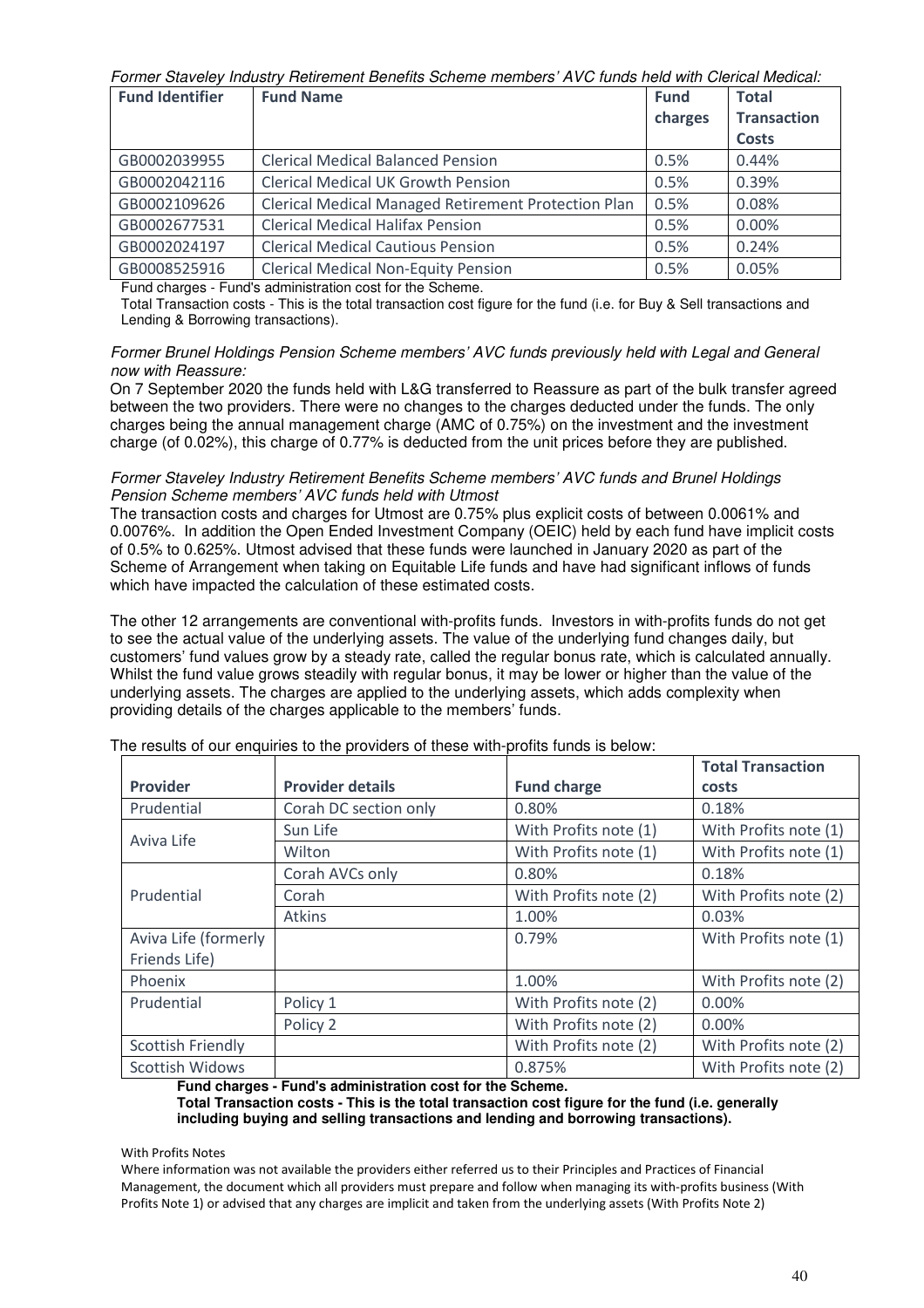Over the course of the year the Trustee engaged their investment adviser, Redington, to carry out a review of the DC funds on their behalf as detailed below.

When preparing this section of the statement the Trustee has taken account of statutory guidance.

## **Illustration of charges and transaction costs**

The legislation requires the Trustee to provide an illustrative example of the cumulative effect over time of the application of the charges and transaction costs noted in the previous section, on the value of a member's accrued rights to money purchase benefits. The following table sets out an illustration of the impact of charges and transaction costs on the projection of an example member's pension savings. The funds used in the illustration are funds available under the Aviva AVC arrangement. The majority of members' money purchase benefits are held in the Aviva AVC arrangement. As Aviva must source information from third party investment managers, the figures as at 31 March 2021 were not available in time to prepare the report. The illustration to 31 December 2020 has therefore been shown instead.

To best illustrate the potential effect on members' money purchase benefits of the charges being applied, the Aviva funds with the lowest and highest charges are included, together with funds with a range of investment returns. In determining the example illustration, the Trustee analysed the Scheme's money purchase benefits, taking into account the range of member fund sizes, the range of investment returns and costs and charges across the various money purchase arrangements and the range of the expected periods of Scheme membership and the time it will take members to reach the Scheme's normal pension age.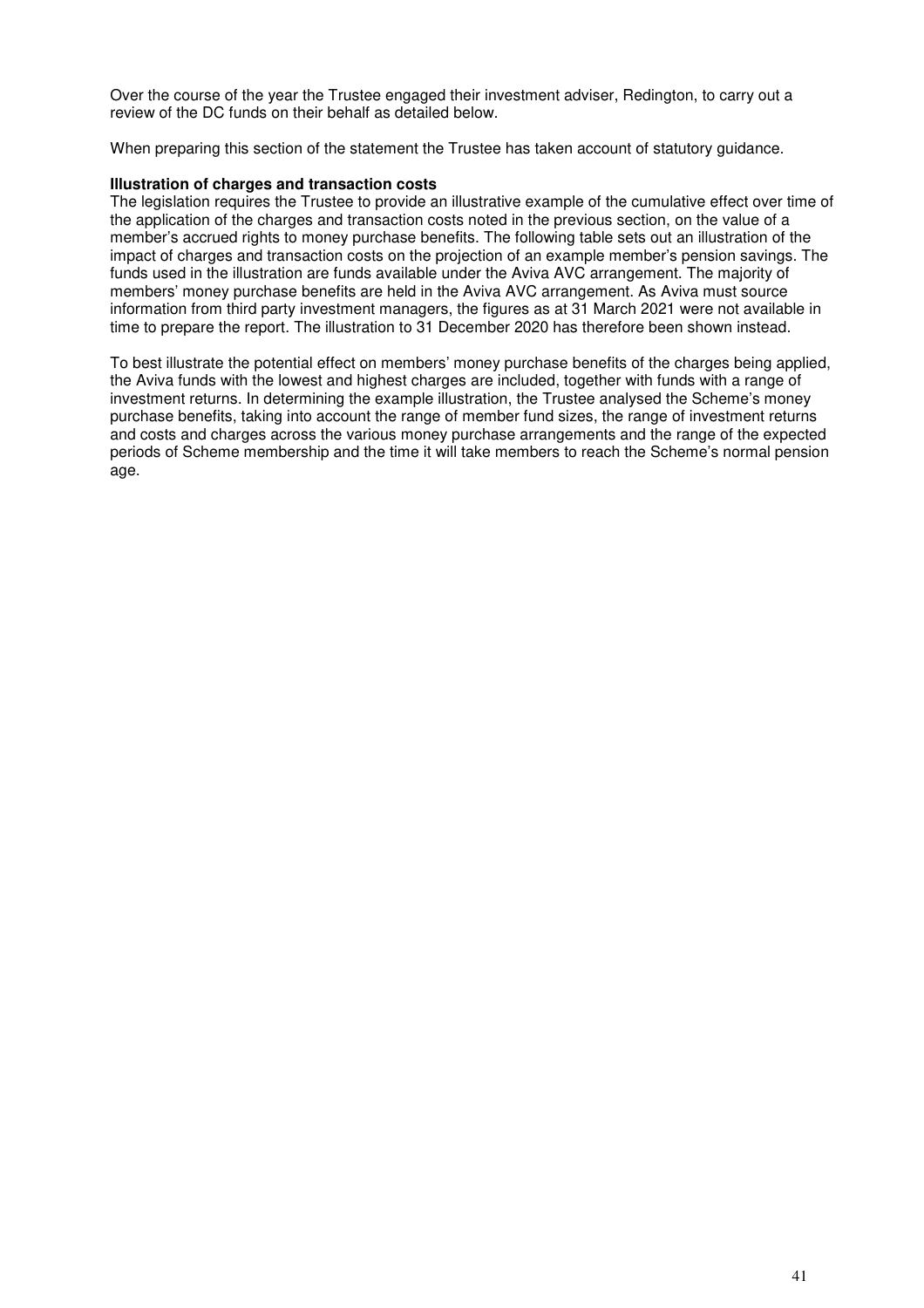Under each fund there are two columns. The first shows the projected pension values assuming no charges are taken. The second shows the projected pension values after costs and charges are taken.

| <b>Illustration of effect of cost and charges for typical funds with Coats UK Pension</b><br><b>Scheme</b> |                                                           |                                                               |                                                           |                                                               |                                                           |                                                               |                                                           |                                                                  |                                                           |                                                               |
|------------------------------------------------------------------------------------------------------------|-----------------------------------------------------------|---------------------------------------------------------------|-----------------------------------------------------------|---------------------------------------------------------------|-----------------------------------------------------------|---------------------------------------------------------------|-----------------------------------------------------------|------------------------------------------------------------------|-----------------------------------------------------------|---------------------------------------------------------------|
|                                                                                                            | Av Cash                                                   |                                                               | Av Multi-Asset Index<br>Growth                            |                                                               | Av M&G Feeder of Property                                 |                                                               | Av BlackRock UK<br>Equity Index                           |                                                                  | Av Pension BlackRock<br>(50:50) Global Equity<br>Index    |                                                               |
|                                                                                                            | Assumed growth rate<br>0.5%                               |                                                               | Assumed growth rate<br>3.6%                               |                                                               | Assumed growth rate<br>3.5%                               |                                                               | Assumed growth rate<br>5%                                 |                                                                  | Assumed growth rate<br>4.5%                               |                                                               |
|                                                                                                            | Assumed costs and<br>charges 0.59%                        |                                                               | Assumed costs and<br>charges 0.71%                        |                                                               | Assumed costs and<br>charges 1.88%                        |                                                               | Assumed costs and<br>charges 0.97%                        |                                                                  | Assumed costs and<br>charges 0.72%                        |                                                               |
| At<br>end<br>of<br>year                                                                                    | Projected<br>value<br>assuming<br>no charges<br>are taken | Projected<br>value after<br>costs and<br>charges are<br>taken | Projected<br>value<br>assuming<br>no charges<br>are taken | Projected<br>value after<br>costs and<br>charges are<br>taken | Projected<br>value<br>assuming<br>no charges<br>are taken | Projected<br>value after<br>costs and<br>charges are<br>taken | Projected<br>value<br>assuming<br>no charges<br>are taken | Projected<br>value<br>after<br>costs and<br>charges<br>are taken | Projected<br>value<br>assuming<br>no charges<br>are taken | Projected<br>value after<br>costs and<br>charges<br>are taken |
| 1                                                                                                          | £1,170                                                    | £1,170                                                        | £1,190                                                    | £1,190                                                        | £1,190                                                    | £1,180                                                        | £1,200                                                    | £1,190                                                           | £1,200                                                    | £1,190                                                        |
| 2<br>3                                                                                                     | £2,320<br>£3,450                                          | £2,310<br>£3,420                                              | £2,400<br>£3,620                                          | £2,380<br>£3,580                                              | £2,400<br>£3,610                                          | £2,350<br>£3,510                                              | £2,420<br>£3,670                                          | £2,400<br>£3,610                                                 | £2,420<br>£3,670                                          | £2,400<br>£3,630                                              |
| 4                                                                                                          | £4,560                                                    | £4,510                                                        | £4,850                                                    | £4,780                                                        | £4,840                                                    | £4,660                                                        | £4,940                                                    | £4,840                                                           | £4,940                                                    | £4,870                                                        |
| 5                                                                                                          | £5,640                                                    | £5,560                                                        | £6,100                                                    | £5,990                                                        | £6,080                                                    | £5,800                                                        | £6,230                                                    | £6,080                                                           | £6,230                                                    | £6,120                                                        |
| 10                                                                                                         | £10,800                                                   | £10,500                                                       | £12,500                                                   | £12,100                                                       | £12,500                                                   | £11,300                                                       | £13,100                                                   | £12,500                                                          | £13,100                                                   | £12,600                                                       |
| 15                                                                                                         | £15,400                                                   | £14,800                                                       | £19,300                                                   | £18,300                                                       | £19,200                                                   | £16,600                                                       | £20,700                                                   | £19,200                                                          | £20,700                                                   | £19,500                                                       |
| 20                                                                                                         | £19,600                                                   | £18,600                                                       | £26,500                                                   | £24,600                                                       | £26,200                                                   | £21,700                                                       | £29,000                                                   | £26,200                                                          | £29,000                                                   | £26,900                                                       |
| 25                                                                                                         | £23,400                                                   | £21,900                                                       | £34,000                                                   | £31,000                                                       | £33,600                                                   | £26,500                                                       | £38,200                                                   | £33,500                                                          | £38,200                                                   | £34,700                                                       |
| 30                                                                                                         | £26,900                                                   | £24,800                                                       | £42,000                                                   | £37,600                                                       | £41,300                                                   | £31,200                                                       | £48,300                                                   | £41,300                                                          | £48,300                                                   | £43,000                                                       |
| 35                                                                                                         | £30,000                                                   | £27,400                                                       | £50,400                                                   | £44,200                                                       | £49,500                                                   | £35,600                                                       | £59,400                                                   | £49,400                                                          | £59,400                                                   | £51,800                                                       |

Notes:

Starting pot size used is £0.

• Contributions are assumed to be paid £100 monthly increasing at 2.5% each year.

• The figures illustrate the pension pot value in "today's money" which means that they take inflation into account by discounting values at 2.5% a year (i.e. essentially treating each pound as though it has 2.5% less purchasing power than it did the previous year).

• Transaction costs may not have been included where data was not made available to Aviva from the fund managers.

### **Value for members' assessment**

The Trustee is required to assess the extent to which the charges and transaction costs borne by members represent good value, taking into account the nature and needs of the members. In assessing value the Trustee has considered that value does not necessarily mean the lowest fee, and thus the quality of the other provisions was also considered.

In making the assessment and the statements below the Trustee considered any changes to operations as a result of COVID-19 as mentioned in the Trustee report section of the Annual Report and Financial Statements. Both Administrators, Coats Pensions Office and XPS put their business continuity plans into operation at the end of the previous Scheme year due to the lockdown arrangements in place at that time. The contingency plans ensured that priority was given to the paying of pensions, settlement of retirement benefits and the management of the Scheme's financial requirements. They continued to have individuals working from home and have kept members up to date regarding COVID-19 via the website www.coatspensionsuk.com and with more detailed information for those members wishing to access their benefits.

All the Scheme's other suppliers have in place arrangements to provide working from home facilities for their staff and have confirmed to the Trustee that this will not impact normal service. The Trustee continues to monitor the operational impact of the developments and has no significant concerns regarding the Scheme's ongoing ability to fulfil its operational, cashflow or benefit payment requirements.

Whilst the Trustee did consider the calculation of transfer values as part of their review due to COVID-19 these were only put on hold for a short time, this did not affect DC section transfer values and all such requests were dealt with in line with statutory requirements.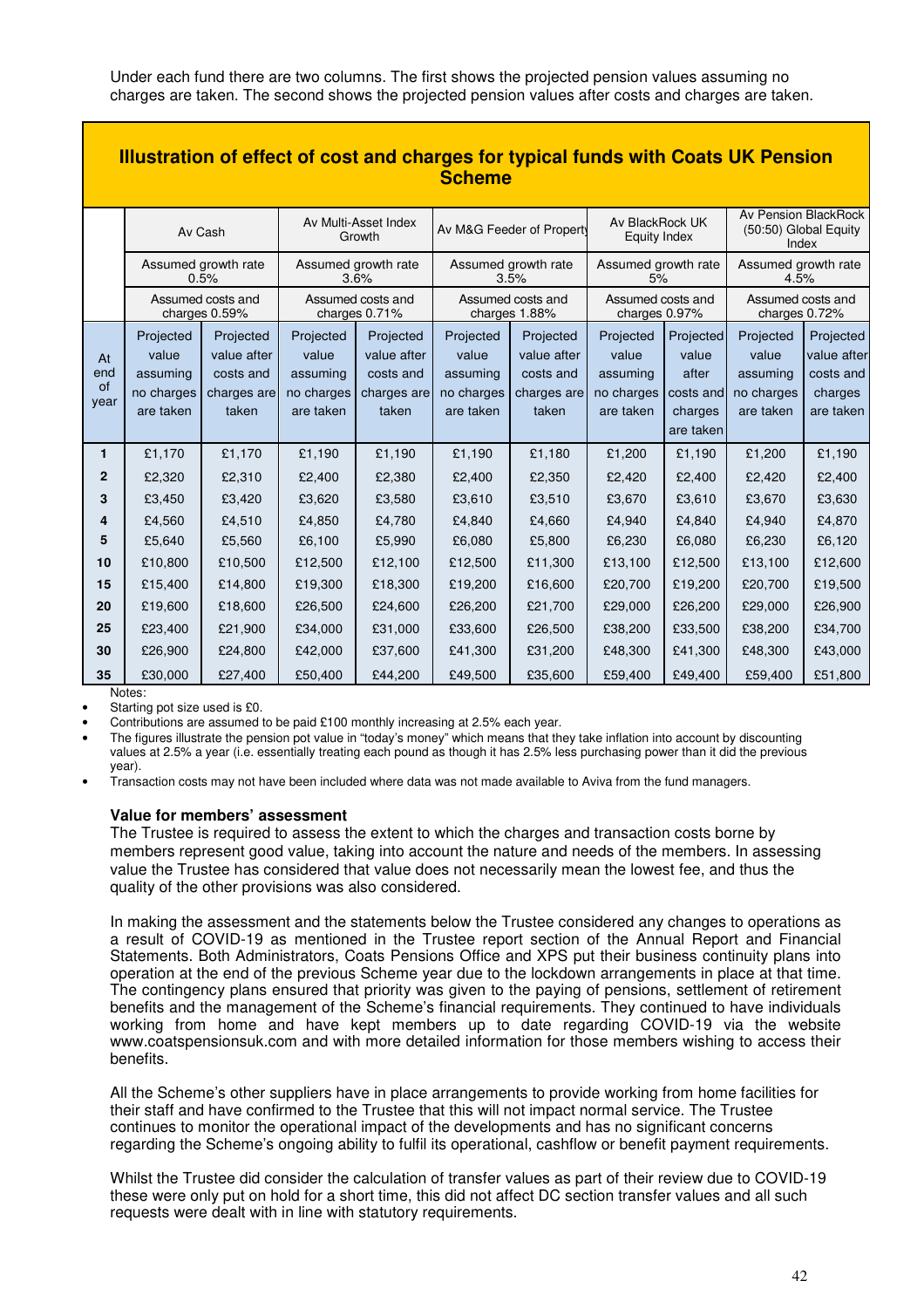Charges and investment governance – over the year the Trustee commissioned a review of the DC investment funds by their investment adviser Redington. Redington reviewed the policies overall and reported in March 2021, confirming that they were comfortable with the current policies; that whilst some work could be done to consolidate the relatively large number of providers, given the small size of assets and number of members, and the guarantees within the with-profits policies, that these should be left to mature. Since the date of the last report (Sept 2020) a number of the policies have been closed due to the small number of members retiring over the year. In general and for the main provider Aviva, Redington confirmed that in their view that members have a broad enough range of AVC options to choose from (and which cover all the main assets classes) to build portfolios to suit a range of risk/return requirements. They also noted that, although the charges for the Aviva fund are reasonable overall, due to the passive nature of the funds that lower charges may be achievable and have approached Aviva to negotiate these on the Trustee's behalf: the results of the discussions will be confirmed in next year's report. Separately Redington reviewed the charges for the Corah DC section confirming that the charges are competitive and in line with expectations for the asset mix.

Administration – The administrators are responsible for ensuring that the transactions processed by the third party providers of the money purchase benefits are accurate and timely and to report on any issues. The Trustee reviews the administration services, services levels and processes in place for the administrators which therefore include the provision of the DC benefits. The Trustee is happy that there are robust processes and procedures for logging and reporting issues with third party providers in place which ensure that the administration is carried out efficiently, and that all transactions were carried out in a timely manner with no issues to report.

Scheme management and governance – the Trustee is committed to the Scheme and ensures that the administration and operation of the money purchase benefits is monitored and regularly reviewed by the ARAC.

Communications – the administrators have a communications schedule and comprehensive procedures in place to review communications from a technical and member experience point of view to ensure that member communications are clear, tailored and communicative. Members receive timely and appropriate information about their money purchase benefits.

The majority of money purchase benefits are AVC's additional to the accrued DB Scheme pension. AVC's are typically used to fund tax-free cash in conjunction with the DB pension. Over the course of the year the Trustee reviewed, with the help of the Scheme Actuary, the threshold under which members are allowed to use their AVC fund as part of the tax fee cash element of their benefits. They agreed that the threshold would be raised to help simplify the process for members; where the AVC fund is still too high to be used in the lump sum allowed the Trustee will continue to provide and pay for a third party service to enable annuity purchase. The member-borne charges for the Scheme's money purchase benefits relate to the investment services and some communication services. All other charges in relation to the money purchase benefits and the Scheme are borne by the Sponsoring Employer.

Taking account of money purchase benefits under the Scheme and these services to our money purchase members relative to the costs incurred, the Trustee considers that, in general, the money purchase arrangements delivered good value for members for the year covered by this statement.

The Trustee's assessment has been limited as value for members in respect of charges and transaction costs for with-profits funds cannot be easily assessed due to the structure of such funds and the incorporation of many costs in the annual bonus calculations. However the Trustee with the help of its investment adviser has acknowledged that due to the nature of with-profit funds it is not generally possible for the Trustee to improve the value of the funds.

The Trustee has agreed to review the DC funds every 3 years and has included this on its Business Plan for action at the relevant time.